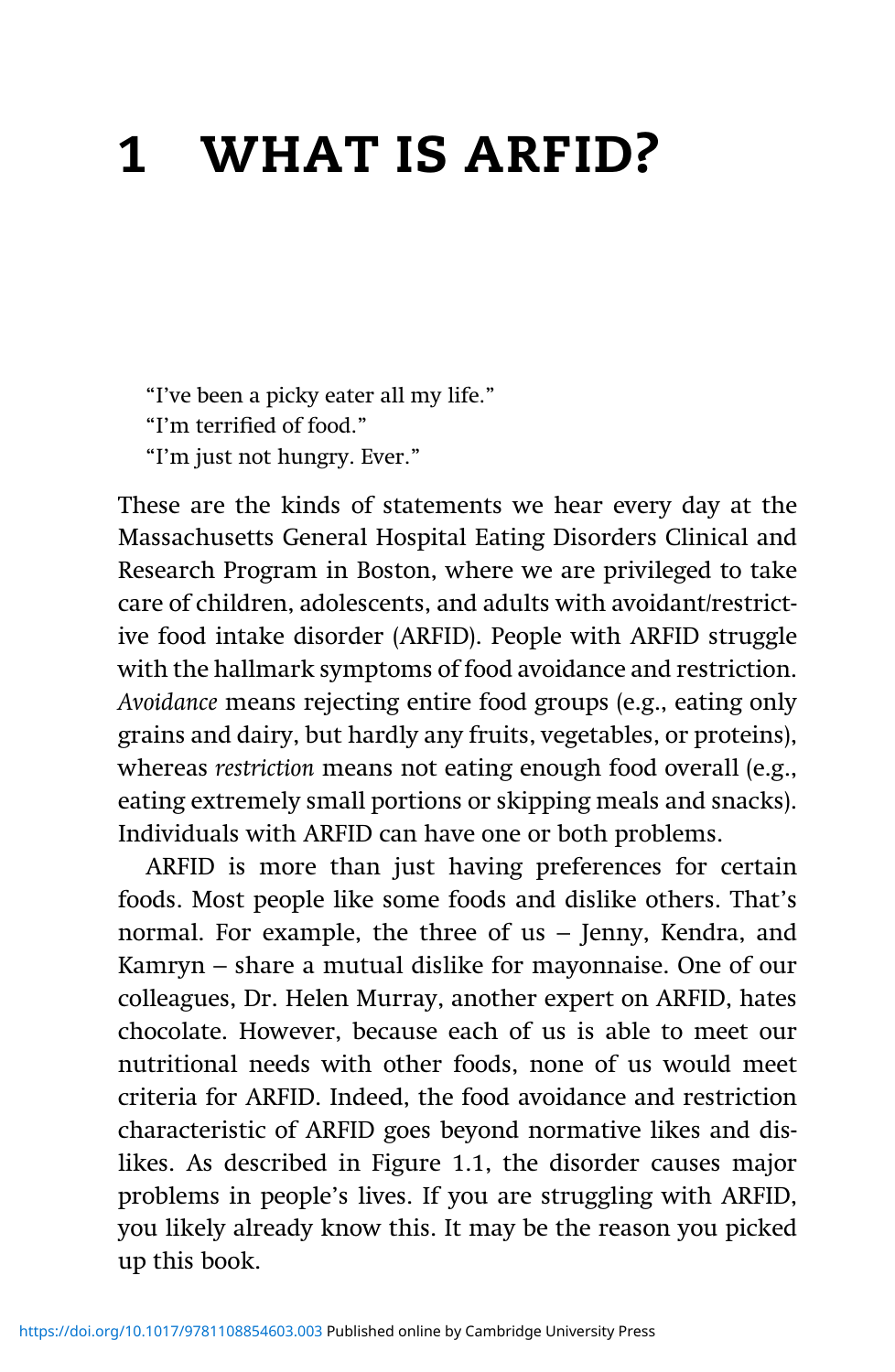Avoidant/ Restrictive Food Intake Disorder

- **What is ARFID?** Summited variety or amount of f limited variety or amount of food and it causes problems in their lives
	- · These problems may be health-related, like losing too much weight, or not getting enough nutrients
	- · These problems may be social, like not being able to eat meals with others

ARFID is different from other eating disorders, like anorexia nervosa, because people with ARFID do not worry much about how they look, or how much they weigh. Instead, people with ARFID might have one, two, or all three of these important concerns:



Figure 1.1 What Is ARFID?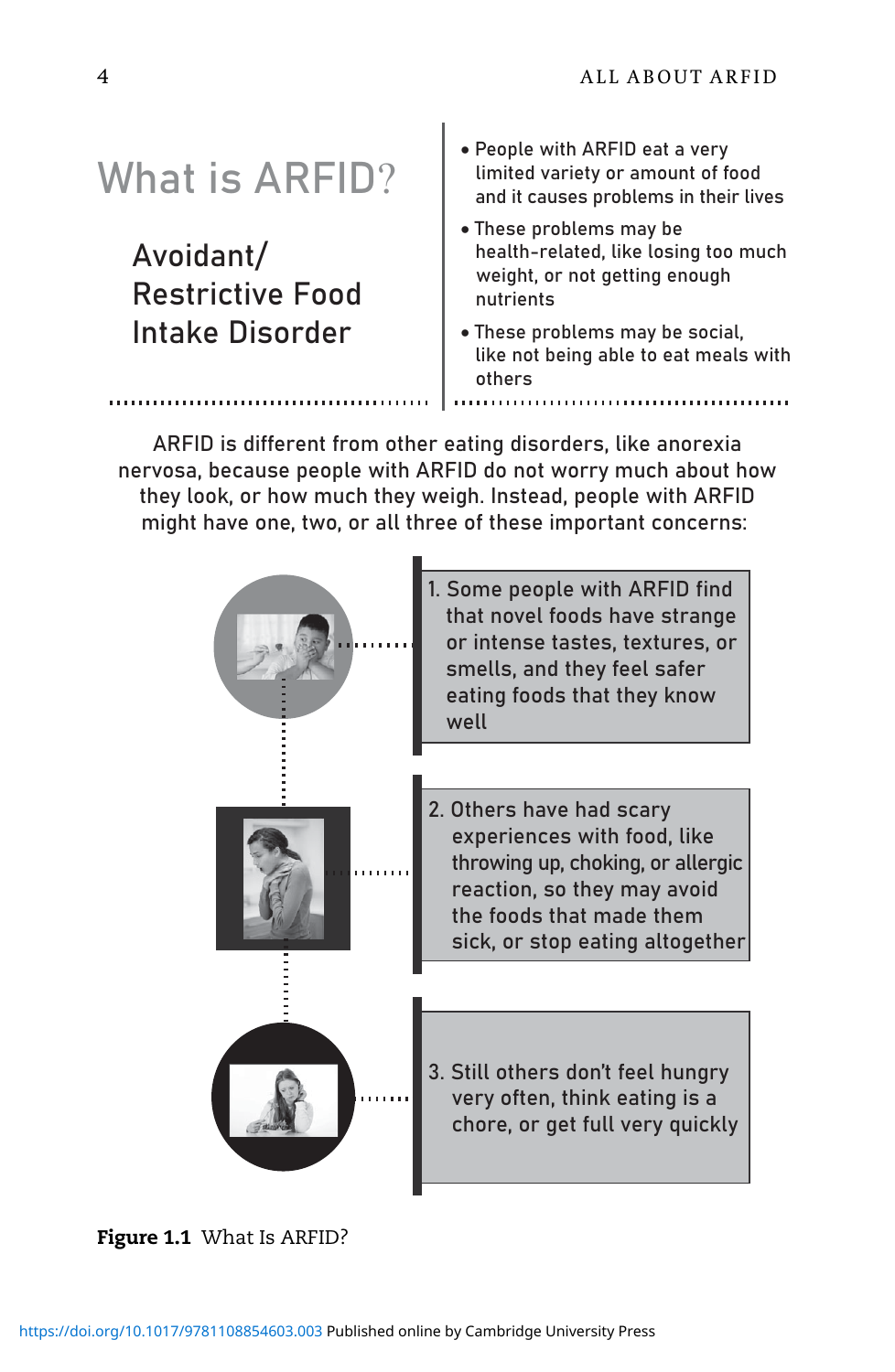ARFID is a psychiatric disorder It's important to understand that someone with ARFID is not just being "picky" or "stubborn"



People with ARFID have underlying biological traits that initially made their eating habits a logical choice

Once established, a pattern of food avoidance can become longstanding and highly resistant to change

# **GOOD NEWS!**

There are helpful steps patients and families can take to interrupt these patterns of behavior

Figure 1.1 (*cont.*)

Some individuals with ARFID are dangerously underweight, whereas others are very short in stature. Still others are normal weight, overweight, or even obese, but are diagnosed with nutritional deficiencies (e.g., low vitamin C) or other physical problems (e.g., anemia) due to their limited diets. Beyond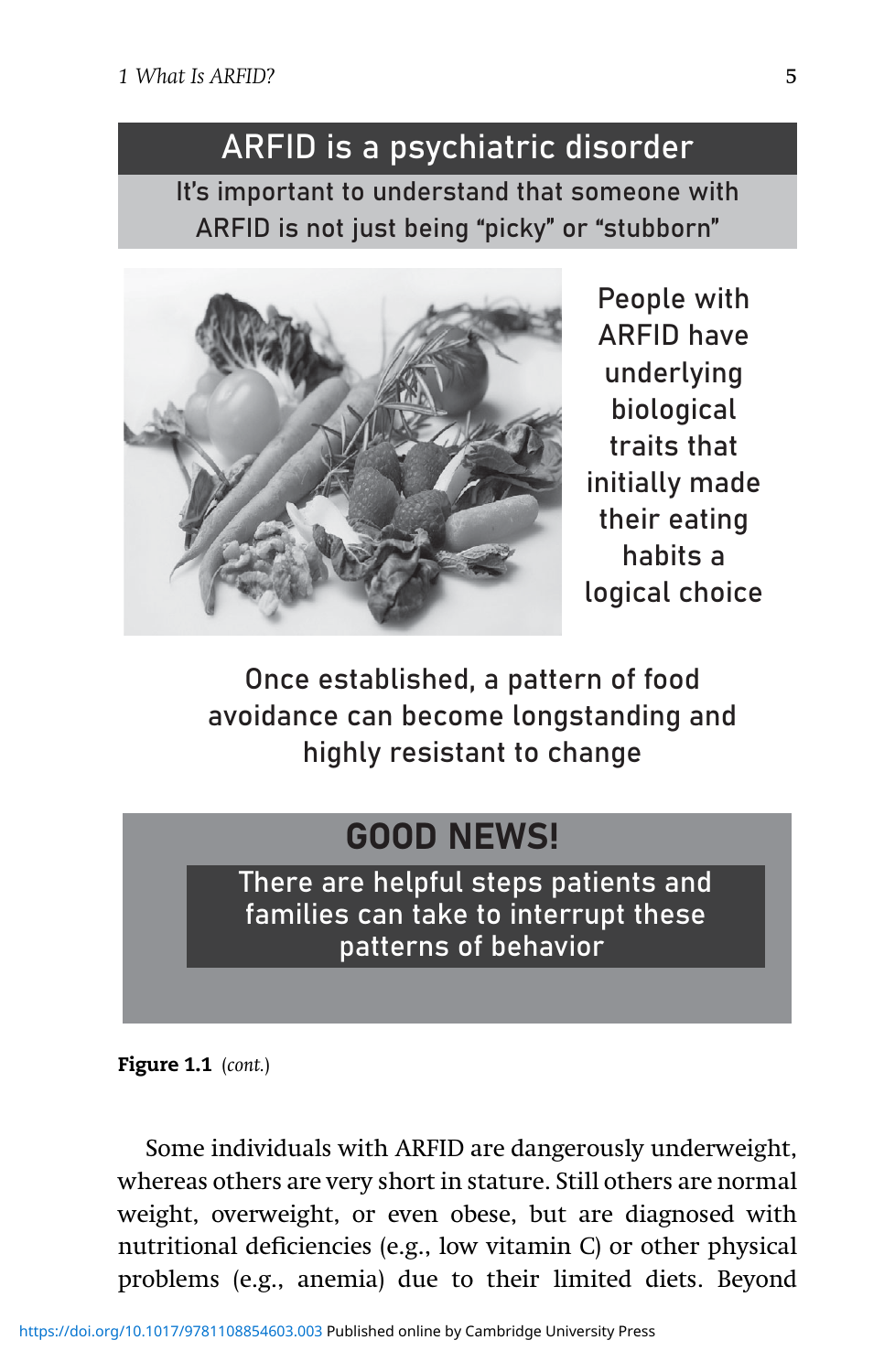physical health, ARFID can cause problems in the day-to-day functioning of those who live with it. We have worked with patients who have had to quit jobs that they loved (ranging from physicians to animal handlers) because they no longer had enough energy to work. We have seen patients who were unable to travel, go to college, or eat outside of their own kitchens due to their extreme concerns about food.

Individuals can struggle with ARFID at any age – from toddlerhood to older adulthood. However, because children and adolescents typically require intensive involvement from their parents or other caregivers to recover, we have written this book specifically for adults (i.e., those over 18 years old) with ARFID. Many of the concepts we present in this book will be relevant to individuals of all ages, but the treatment approach itself (i.e., a self-help version of cognitive–behavioral therapy) is most appropriate for adults who are living independently. Many adult readers will have been living with ARFID for years by the time they read this book. In fact, the majority of individuals who present to our clinic at Massachusetts General Hospital for the treatment of ARFID have been dealing with this problem since early childhood. Many of them report feeling demoralized by years of unsuccessful attempts at past treatments that are a great help to some people but little help to others. Whether you have had ARFID throughout your lifetime or have developed avoidant or restrictive eating patterns more recently, we consider your age and your experience to be tools that you can leverage in treatment. Often adults with ARFID will have great insight into the difficulties that their selective eating creates for them and, in turn, be even more motivated to make changes. Harness your drive!

### **Common Presentations of ARFID**

Although ARFID bears some similarity to the better-known eating disorders – such as anorexia nervosa (a disorder of food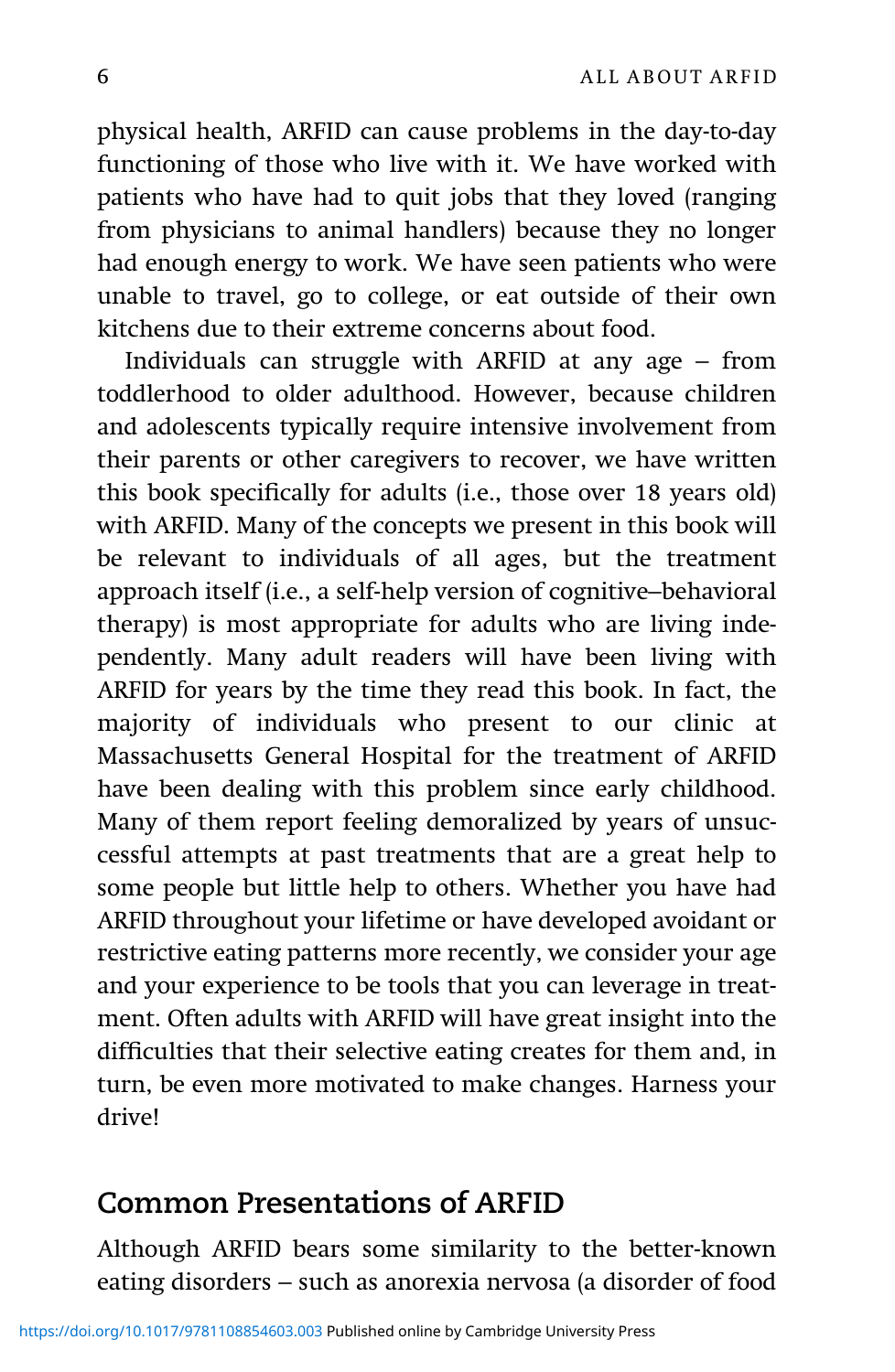restriction leading to extremely low body weight) and bulimia nervosa (a disorder of binge eating and purging) – it is actually fairly distinct. Anorexia nervosa and related eating disorders are typically characterized by body-image problems, in which people think that they are too fat. People with anorexia nervosa and bulimia nervosa usually engage in disordered eating behaviors such as dieting, self-induced vomiting, or compulsive exercise to achieve or maintain a low weight. In contrast, people with ARFID usually give very different reasons for consuming a limited volume or variety of food. These different motivations typically include sensory sensitivity, fear of aversive consequences, or a lack of interest in eating or food, though there can be others. To illustrate the common presentations of ARFID, below we will share the stories of three adults who presented to our clinic seeking help. Although we have given them pseudonyms to protect their privacy, they have each graciously agreed to share their inspiring stories. We will introduce you to each of them here and then return to their stories in future chapters to illustrate how they ultimately overcame their eating problems, and how you can, too. Indeed, throughout the book, whenever we provide examples of individuals who have tackled their ARFID, we are always sharing the stories of real people, though we have sometimes changed key details to maintain their confidentiality.

### **Kojo – Sensory Sensitivity**

When we first met Kojo, a 33-year-old African-American male, he was eating just nine foods – saltine crackers, French fries, Doritos, peanuts, peanut butter, ice cream, oranges, and spaghetti with tomato sauce. Truthfully, on most days it was just the saltines and fries. Even within this very short list, foods needed to be just right in their preparation for him to feel comfortable eating them. For example, he strained the tomato sauce to take out any errant tomato chunks before eating it. It was difficult for him to explain exactly why he couldn't eat other foods. To him, it just felt like a mental block. Foods with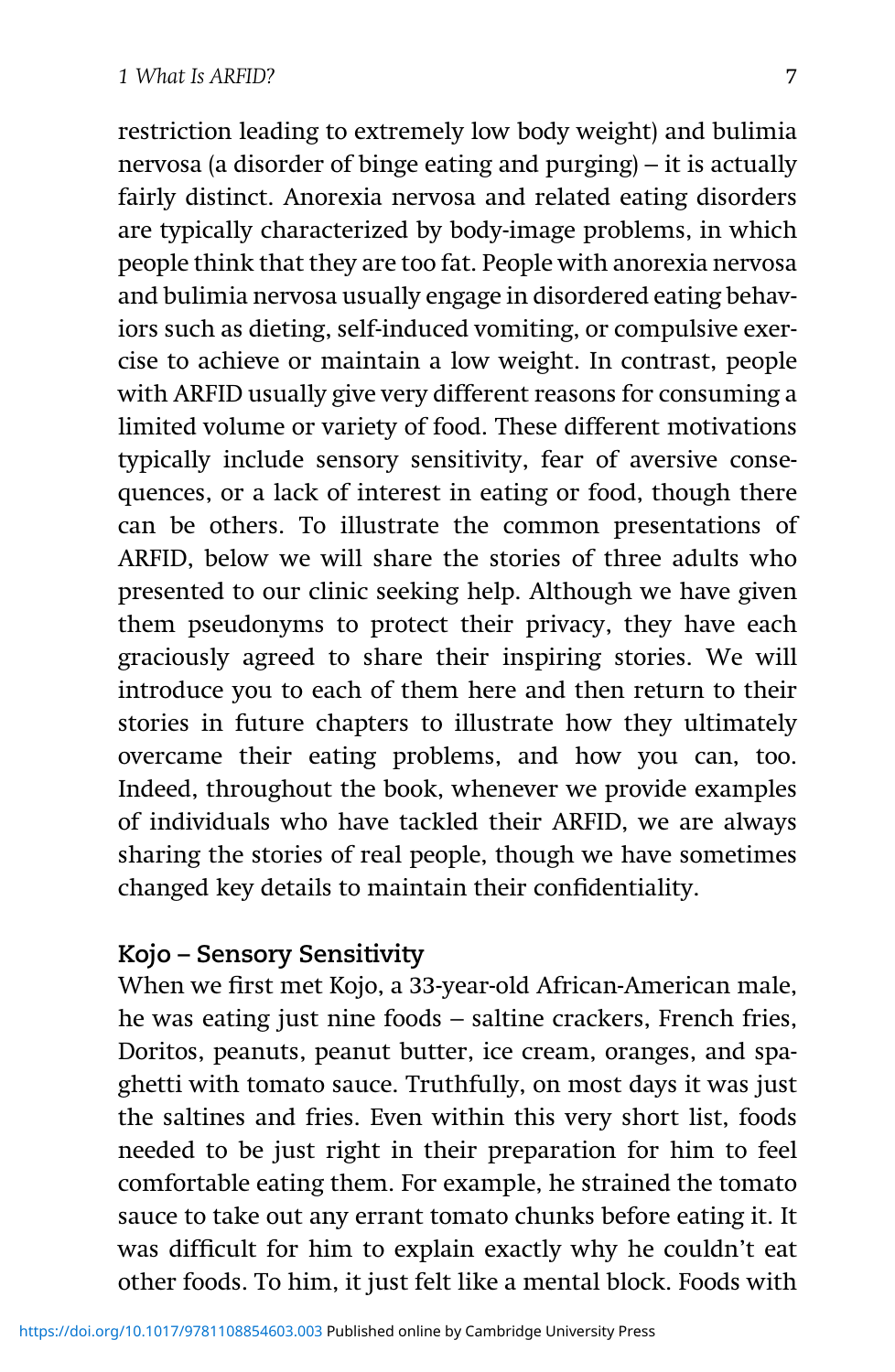the wrong taste, temperature, texture, or appearance would instantly turn him off. For as long as he could remember, it had always been this way. In our initial meeting, he shared vivid memories of sitting at his kitchen table at five years old, gagging and trying to hold back vomit, while his loving but exasperated father paced for hours, pleading with him to him to try a new food.

By the time he sought treatment, ARFID had already taken a major toll on Kojo's health. At 10 years old, he had suffered a pulmonary embolism of unknown cause. However, his physicians worried that his multiple nutritional deficiencies (i.e. dangerously low folate, iron, and vitamin D) may have put him at increased risk. "It was a wake-up call," he said grimly. "I almost died." Over the years, he was placed on multiple vitamin and mineral supplements by doctors. Interestingly, even though he *was not* getting enough nutrients, he *was* getting enough calories. His body mass index (BMI) was technically in the overweight range and his blood sugar levels were elevated, putting him at risk for type 2 diabetes.

Although Kojo enjoyed a successful job at a professional services firm and had many friends, his social life was profoundly affected by ARFID. Many times, when he visited his extended family in Africa, he shipped fries in advance, so that he wouldn't have to starve during his trip. He felt guilty that he couldn't eat treasured family recipes, such as chicken and peanut stew, that had been passed down for generations and were often served at family gatherings. Indeed, he often declined social invitations that involved eating, such as taco nights or barbeques. Sometimes, he participated without eating, telling friends he'd already eaten (even if, in reality, he was famished). He felt guilty about having to lie, but also somewhat justified, given the prior bullying he had endured. For example, once when Kojo attempted to eat a new food at a baseball game, a friend began teasing him and pulled out his phone to take video documentation of the anomalous occurrence. Kojo felt humiliated. Perhaps most notably, given his life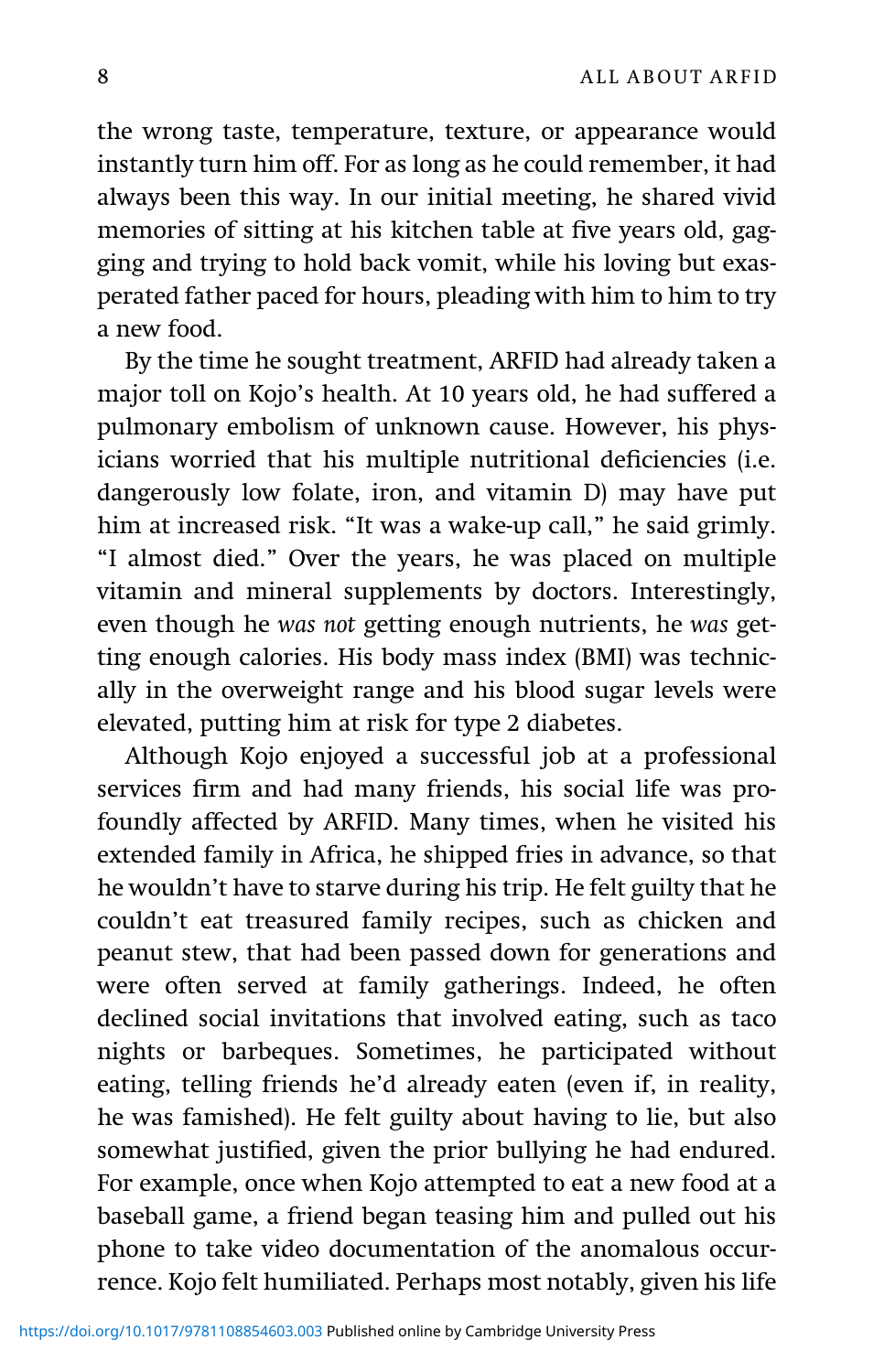stage, his romantic life was also suffering; Kojo hadn't gone on a dinner date in six years.

Like Kojo, individuals with the sensory sensitivity presentation of ARFID typically eat a very limited variety of foods due to difficulties with taste, texture, temperature, and/or appearance. They most often rely on processed grains and dairy foods, and eat few to no fruits, vegetables, or proteins. Biological differences – such as taste preferences or taste-bud concentration – may put people at risk for developing sensory sensitivity and thus limiting their dietary variety. (In fact, we are actively researching the etiology of sensory sensitivity at Massachusetts General Hospital.) Once established, these patterns of food restriction can create a vicious cycle that becomes highly resistant to change. Figure 1.2 provides further detail about the sensory sensitivity presentation of ARFID.

### **Astrid – Fear of Aversive Consequences**

When we first met Astrid, a 24-year-old Caucasian female, our team was immediately worried. Astrid was an avid runner with plans to run the prestigious Boston marathon in just a few weeks, but both her weight and heart rate were dangerously low. Astrid explained that she'd never had any difficulties with eating until a few years ago. Prior to this, she explained, "food was always a really big part of my life. I liked to cook, and I loved to bake." However, seemingly out of the blue, she suddenly developed nausea and vomiting after eating a bowl of pasta. She visited a gastroenterologist, who performed some tests and diagnosed her with celiac disease (an autoimmune disease in which consuming gluten causes damage to the small intestine). The gastroenterologist recommended that Astrid follow a gluten-free diet to prevent nausea and vomiting going forward. This worked for a little while, but after a few accidental gluten exposures, her symptoms returned with a vengeance. She began experiencing nausea and vomiting every time she ate – even when she knew the food did not contain gluten. In a desperate effort to keep the vomiting at bay, she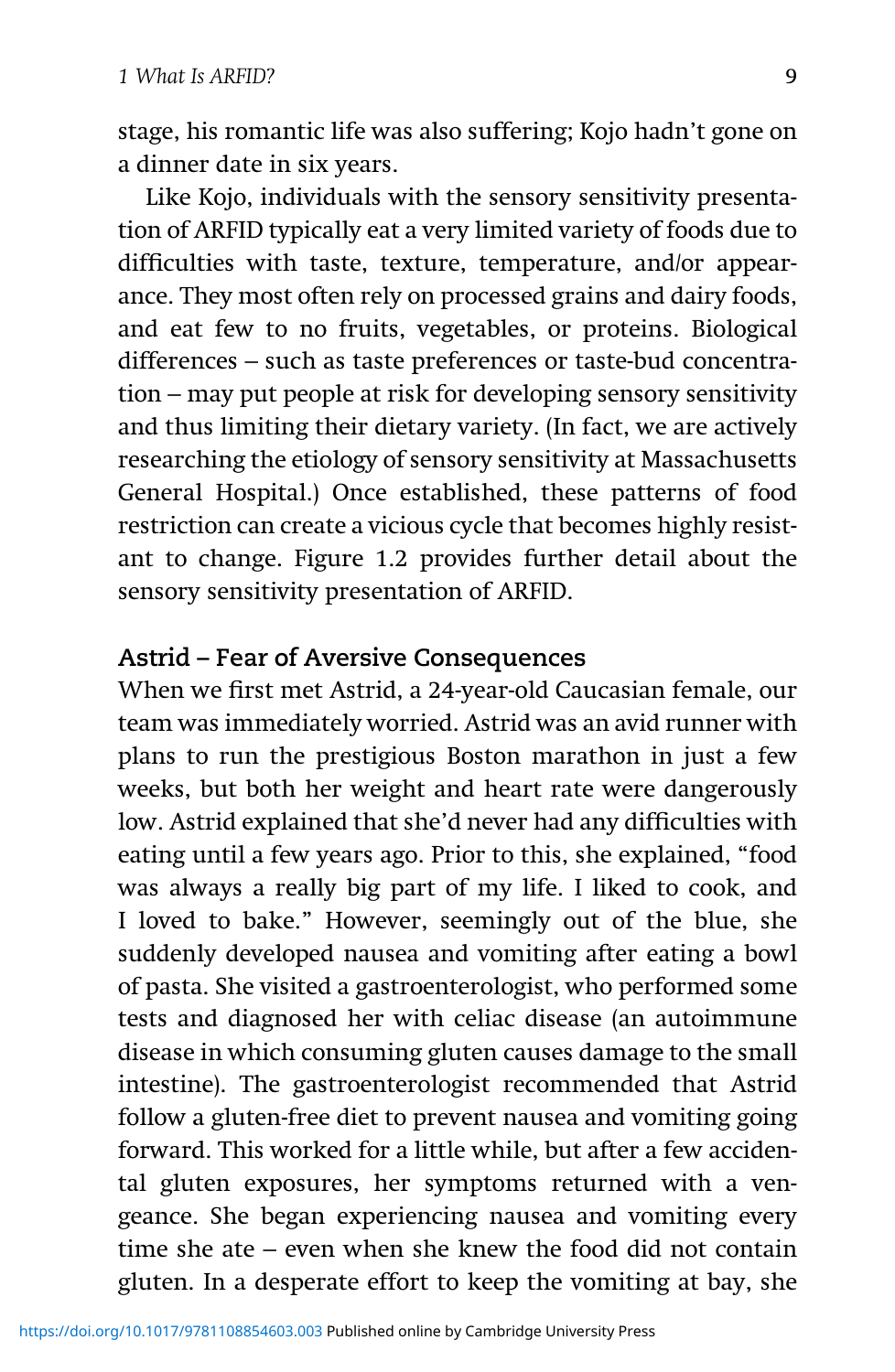

- · Flavor preferences are partly genetic
- · You may even be a "supertaster" - meaning you could have been born with a high concentration of taste buds on your tongue and dislike bitter foods, like vegetables



- There may be evolutionary advantages to food preferences
- · Foods like fruits, vegetables, and meats were those most likely to be poisonous when our ancestors were hunting and gathering

# How does a limited diet keep ARFID going?

- · Eating the same foods all the time makes new foods taste even more different
- · Certain nutrition deficiencies can change the way food tastes, making new food even less appealing
- · Eating a particular food over and over may also make you tired of that food and stop eating it, further limiting your diet
- · Eating a very limited diet can also cause serious health problems. Eating preferred foods high in sugar and fat has been associated with diabetes and heart disease. Avoiding non-preferred foods, like fruits and vegetables, is associated with certain cancers
- · It may be hard to eat with others, causing you to miss out on opportunities to learn about new foods



**Figure 1.2** What happens when you eat a limited variety of food?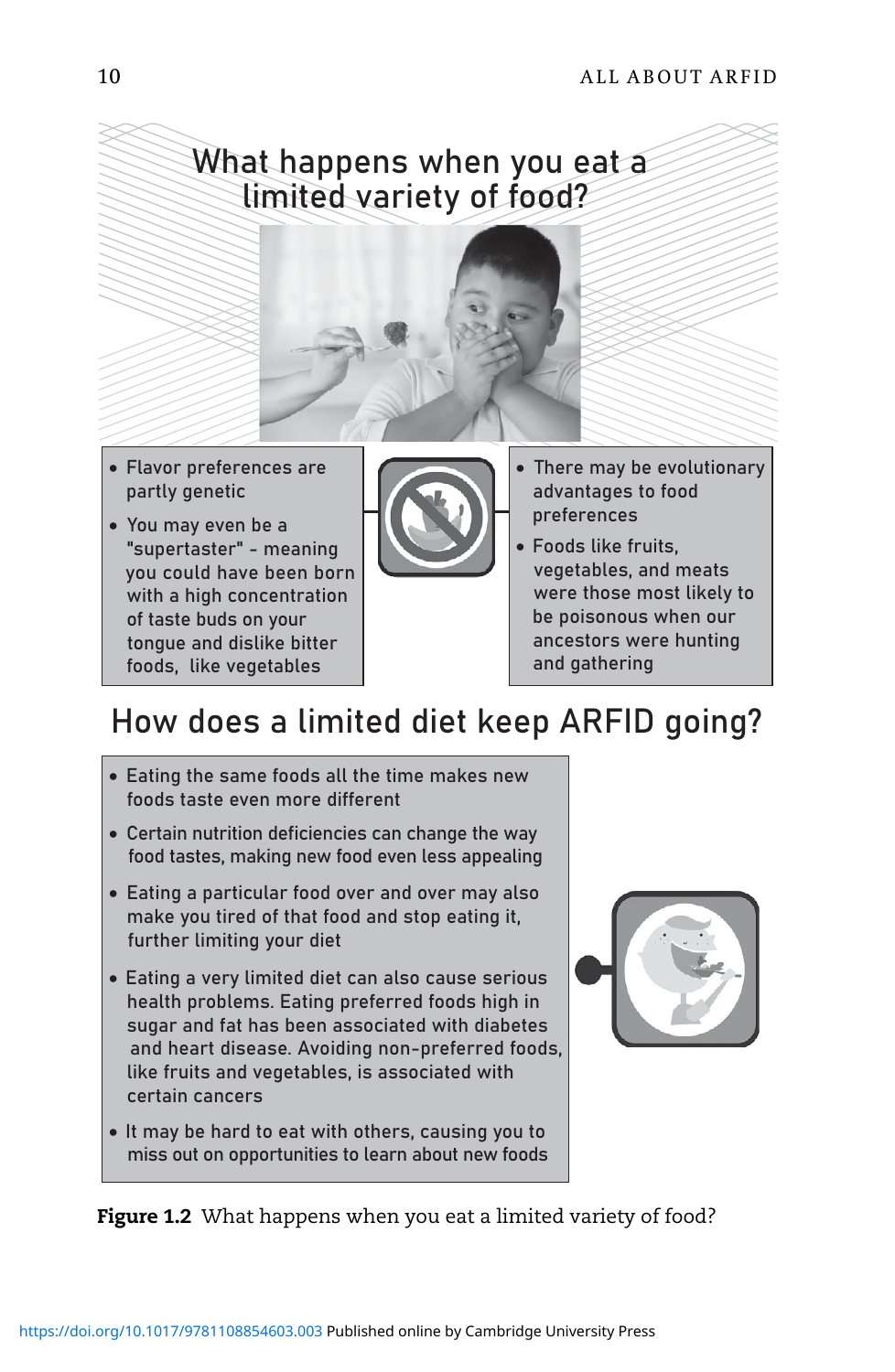began avoiding any food that had ever been linked to an episode of nausea (even if the nausea was only slight). Over the next few months, she found herself cutting out oats, onions, garlic, meat, coffee, alcohol, chocolate, and processed glutenfree foods (e.g., crackers, bread). She developed other safety behaviors, including obsessively reading labels on packaging, avoiding eating any food that had been prepared by others (even her mother and boyfriend), and eating less and less at each meal to prevent herself from feeling overly full. By the time she sought treatment, she only felt safe eating a handful of very bland foods that felt easy on her stomach – such as sweet potatoes and brown rice – and was consuming alarmingly small portions.

Although cutting back on her eating helped her to stop vomiting, insidiously, it began to create problems of its own. Astrid, who was already a runner with a fairly low body weight, lost 25 pounds, resulting in a dangerously low BMI, well into the underweight range. She stopped getting her period and began to feel tired, weak, and cold most of the time. The mobile app that she had been using to track her running mileage began to send her angry warnings that her heart rate was too low. She knew that she was unhealthy and wanted to gain weight, but she didn't know how to do it. She was also becoming increasingly isolated. To avoid accidental gluten exposure, she stopped going to restaurants and bars, which made it difficult to socialize with her circle of friends, whose social lives featured an active nightlife. She and her boyfriend, who had previously shared dinners together each evening in their cozy apartment, began eating separate meals. She even began visiting family less frequently, as they lived out-of-state and she didn't feel comfortable eating outside of her home.

Like Astrid, individuals with the fear of aversive consequences presentation of ARFID limit their food intake – whether by volume or variety  $-$  in order to avoid having a negative experience with food. In Astrid's case, the negative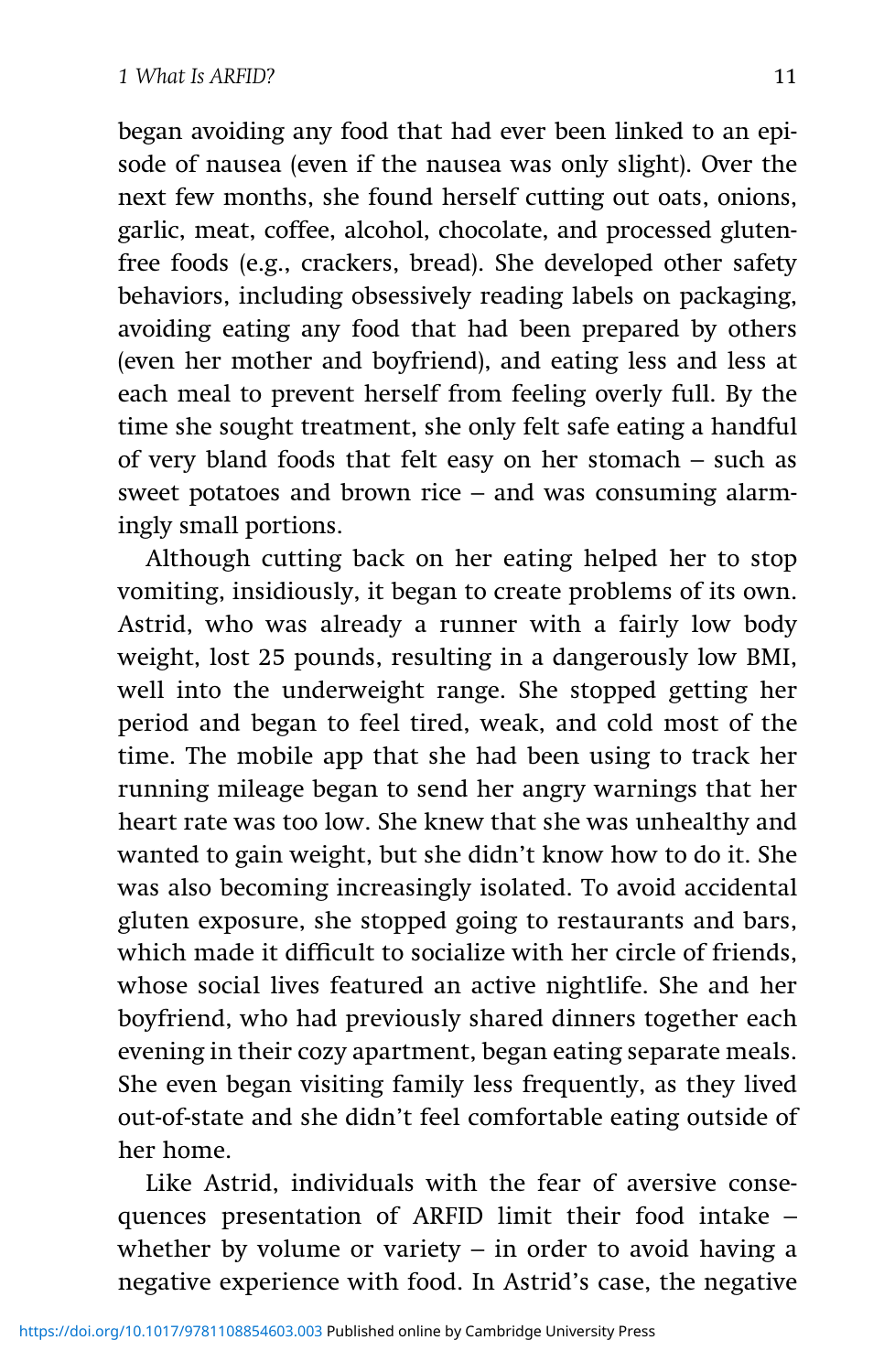experience was nausea and vomiting. For other people, the negative experience might be choking, allergic reaction, gastrointestinal distress, or something else. Typically, individuals begin by limiting the food or types of food that were specifically associated with a traumatic experience, but – all too often – like Astrid, they begin to cut out so many foods that there is almost nothing left that feels safe. Individuals like Astrid who have experienced a food- or eating-related trauma often engage in safety behaviors (e.g., taking small bites, eating very slowly) that they think will protect them from harm in the short term, but ultimately make the problem worse over time. We have worked with patients who only felt safe eating one or two foods, or who were so terrified that they could not even swallow their own saliva. Figure 1.3 (*What happens when you become more careful about your eating after a negative experience with food?*) provides further information about the fear of aversive consequences presentation of ARFID.

### **Penny – Lack of Interest in Eating or Food**

At 25 years old, Penny sought out care at our clinic with the support of her mother after finding the program through an online search. Penny was a high-functioning young Caucasian female living with roommates, in a romantic relationship, working full-time, and contemplating returning to school for a graduate degree. At odds with her general high functioning was her poor physical health. At our initial evaluation, Penny was severely underweight. Penny explained, "I don't have much of an interest in food or eating and I'm never really hungry. I do occasionally have sensations of hunger  $-1$  may feel mildly uncomfortable – but I don't have any desire to eat to fix it." Most days, she ate just two small meals, one at midday and one in the evening. She described, "If I'm not thinking about it *really hard*, I won't eat much. I'll always skip breakfast, then have some leftovers for lunch and dinner, and sometimes have candy or a granola bar as a snack."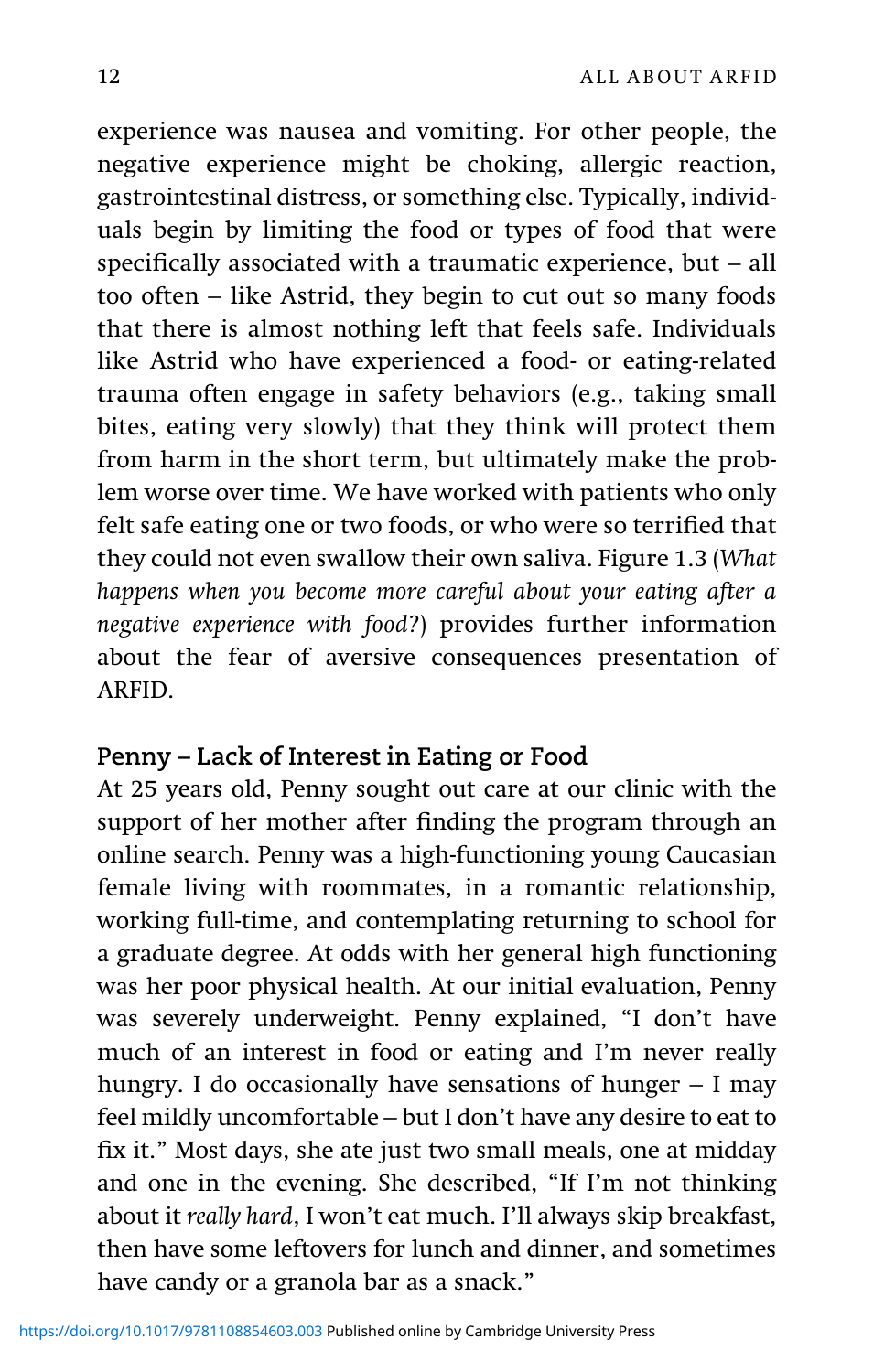What happens when you become more careful about your eating after a negative experience with food?



· Negative experiences with food such as choking, vomiting, an allergic reaction, or pain after eating can be traumatic



- These experiences might cause you to limit your diet to prevent further trauma
- You might even avoid any food that reminds you of the traumatic experience or stop eating altogether

# How does avoiding foods or eating altogether keep ARFID going?

- You may be using "safety behaviors" to try and prevent another traumatic experience from happening -Not eating at all -Only eating at familiar restaurants -Chewing for much longer than needed -Taking very small bites
- · Safety behaviors prevent you from testing negative predictions about eating
- The more you avoid eating, the scarier it becomes!

Figure 1.3 What happens when you become more careful about your eating after a negative experience with food?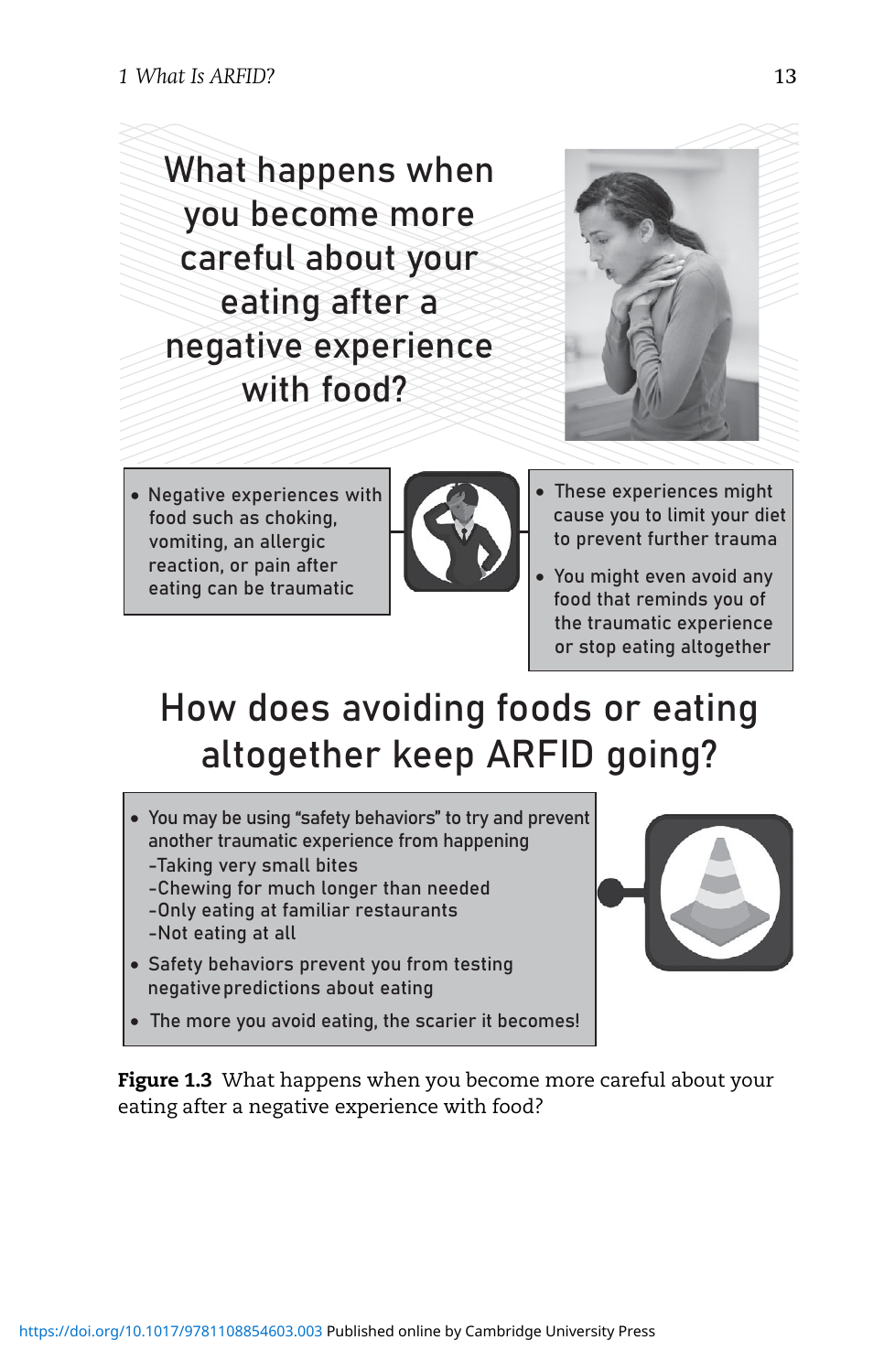Penny endorsed a longstanding lack of interest in eating and food, and likewise, a "lifelong" low weight. Upon medical evaluation, she was given a possible diagnosis of Ehlers– Danlos syndrome, which is a group of genetic disorders affecting connective tissues that can manifest in multiple ways, including gastrointestinal symptoms, poor growth, difficulty chewing, and early satiety. She reflected that she had struggled with eating throughout her life, but that because her height had always been on track, and because her siblings were also very slender, no one had really identified that she had a problem. Her food repertoire was limited in volume but relatively wide in scope, allowing her to eat pastas, bread products, all types of meats, cheeses, and many vegetables; she generally avoided fruits, fish, and most dairy products.

Penny scheduled her life such that her restricted eating patterns and limited diet interfered only minimally in her day-today activities. She ate lunch at her desk at work, often had dinner with her partner or friends, and was known by friends and colleagues for having a small appetite and somewhat of a quirk for snacking on candy. As she had always eaten very little, friends, family, and even her boyfriend, didn't push her to eat more. Furthermore, she had always been very slender and denied wanting to be thin, instead describing that she'd like to have more curves. In addition to what her records showed to be a chronic low weight, Penny had diagnosed vitamin D deficiency, and osteopenia (reflecting low bone density). Penny described struggling with eating "all [her] life" and "hoping [she] could change it on [her] own," but finally feeling fed up with trying.

Figure 1.4 provides further detail about the lack of interest in eating or food presentation of ARFID. Like Penny, individuals with the lack-of-interest presentation of ARFID struggle to eat enough, particularly in terms of volume. Many of them forget to eat and, once they start, become full very quickly. Some say that eating feels like a chore, rather than a pleasurable experience. Many, if not most, individuals with this presentation are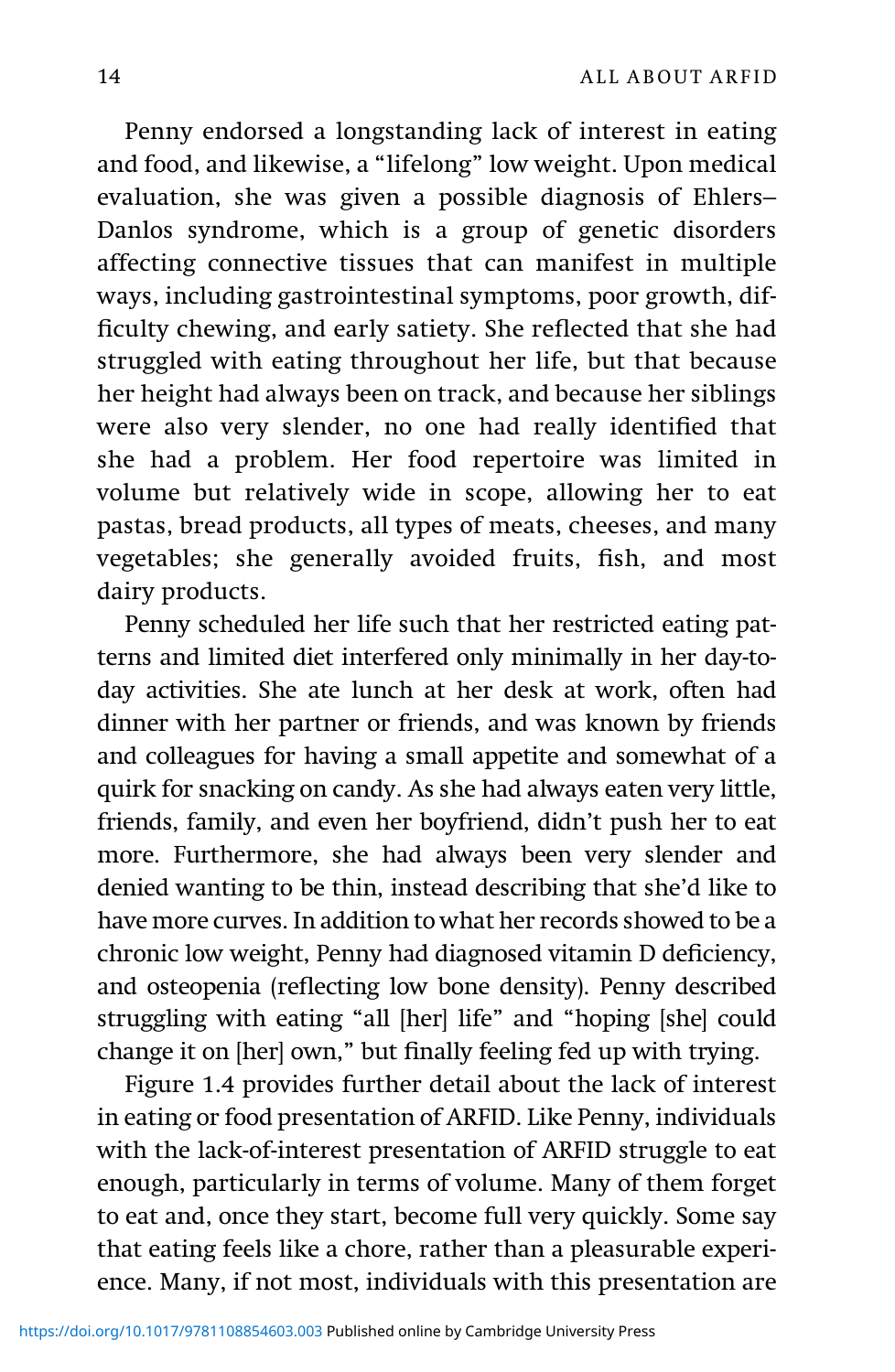

- · How hungry you feel and how much pleasure you get from eating is partly due to your genes
- · Eating very little can cause you to feel full quickly, even though you are not getting enough nutrients
- Eating without a regular schedule of meals and snacks can dull hunger cues, especially if you go long periods without eating
- · Eating too little can promote excessive fullness when you do eat an adequate amount because your stomach capacity decreases with chronic food restriction

# How does eating very little keep ARFID going?

- · Even if you are born with a smaller appetite than others, eating very little may further reduce your appetite. This is particularly true if you also limit food variety
- · Eating a limited variety can decrease your ability to eat a sufficient volume of food because you get bored of eating the same things and then eat less of them
- · You may experience low mood, irritability, anxiety, apathy, difficulty concentrating, or social isolation
- · You may also experience significant weight loss, osteoporosis, loss of menses, muscle wasting, decreased heart rate, or other medical problems



Figure 1.4 What happens when you eat a limited volume of food?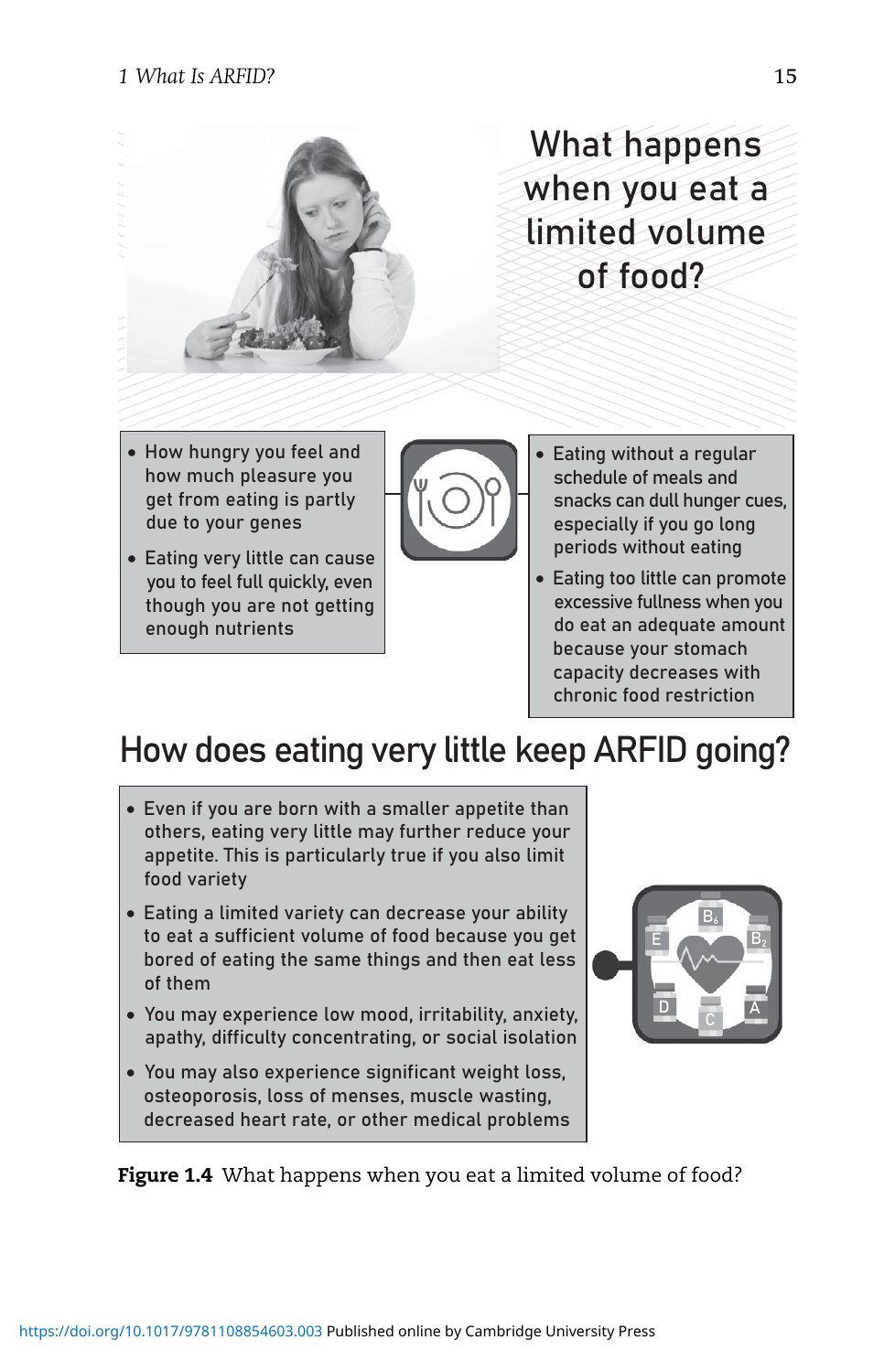underweight. Over time, chronic undereating has the effect of dulling hunger cues and promoting excessive fullness, leading people like Penny to feel satiated even when they haven't taken in enough calories.

### **Overlap Between Presentations**

Kojo, Astrid, and Penny highlight the diversity of lived experiences that are subsumed under the broad umbrella of ARFID. However, these three presentations are not mutually exclusive. Some people with ARFID have two or even three presentations. For example, we have worked with patients who have had picky eating (i.e., the sensory sensitivity presentation) and low appetite (i.e., the lack of interest in eating or food presentation) since childhood, but experienced a traumatic experience later in life that left them terrified to eat anything at all (i.e., the fear of aversive consequences presentation). In such cases, they may struggle with symptoms similar to those of Kojo, Astrid, and Penny – but all at the same time! Whichever presentation – or presentations – of ARFID you have, it is likely to be associated with problems in your physical health or day-to-day life.

### **How Does ARFID Affect Your Physical Health?**

Like other feeding and eating disorders, ARFID can affect nearly every part of your body – from the hair on your head to the tips of your toes. One of the most obvious impacts is on body weight. Some individuals, like Kojo, eat a limited variety of high-calorie foods (e.g., fries), but eat enough of these that they gain significant weight, resulting in overweight or obesity. They may develop complications related to obesity, such as type 2 diabetes or high blood pressure. Other individuals – like Astrid and Penny – eat such a limited volume of food that their body weight becomes dangerously low. They can experience medical complications due to low weight, including low heart rate, low blood pressure, bone loss, delayed puberty (in young people), and loss of menses (in females) (Aulinas et al., 2020).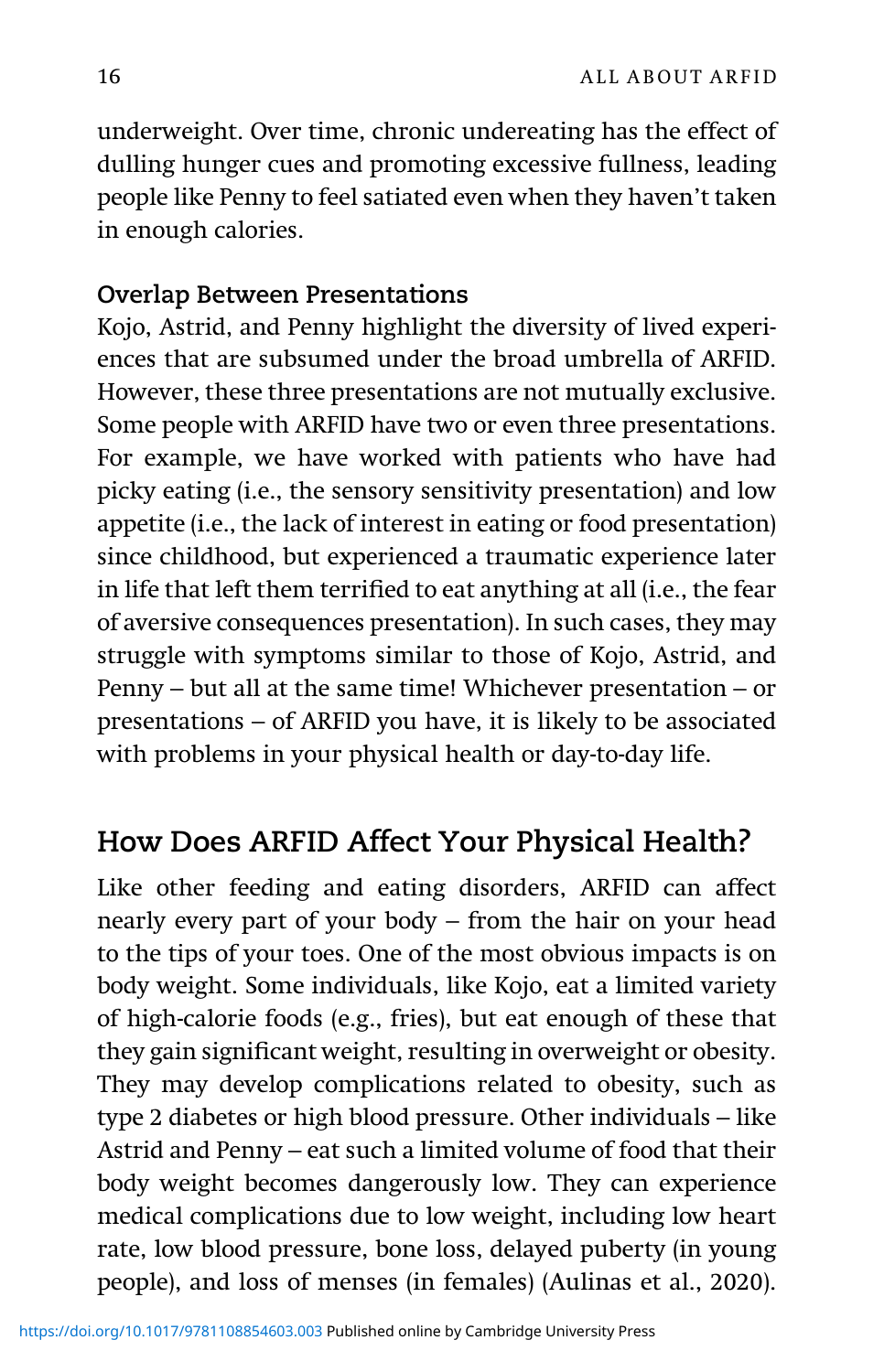Similarly, young people with ARFID may fail to grow in height and ultimately achieve a shorter stature than their genetic potential due to inadequate intake. We have worked with young boys who have, heartbreakingly, been mercilessly bullied for being shorter than their peers. Still others with ARFID are normal weight, but are at risk for other health problems, such as nutritional deficiencies.

Because of their limited diets, individuals with ARFID rarely meet the daily recommendations for nutrient intake suggested by the United States Institute of Medicine. Indeed, research from our team suggests that people with ARFID and related symptoms consume significantly less vitamin K and vitamin B12 compared to those without ARFID (Harshman et al., 2019). While some nutrient deficiencies may not produce obvious symptoms, others can be quite severe. A recent case report highlighted permanent vision and hearing loss in an adolescent boy with ARFID, who had a deficiency in vitamin B12, among other important nutrients (Harrison et al., 2019).

## **How Does ARFID Impact Day-To-Day Life?**

The stories of Kojo, Astrid, and Penny underscore that ARFID can lead not just to physical health problems but also to profound psychosocial impairment. Because so many work and social activities revolve around food and eating, living with ARFID can be very socially isolating. We have worked with patients whose partners have declined to move forward with marriage or having children because the partners were so concerned about the patient's health. Still others are close with family but feel guilty that they cannot fully engage in important life events. One man we worked with presented to treatment in part because he desperately wanted to support his daughter, a budding chef in culinary school, but felt too nervous to attend the special events in which she showcased her novel creations.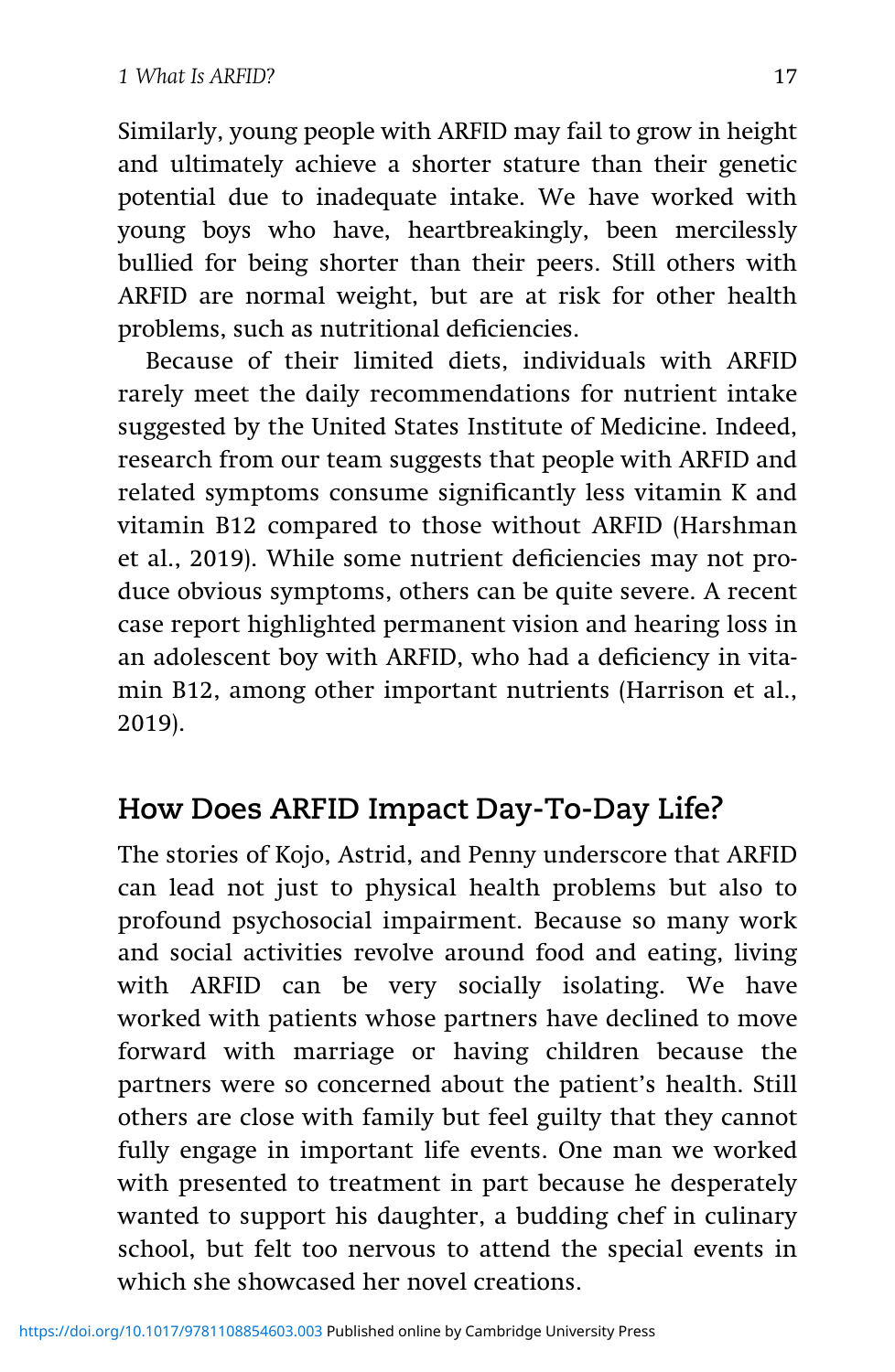Even work and educational activities can be disrupted. Some patients have come to our clinic after dropping out of college because they could not find anything they felt safe or comfortable eating in the university dining hall. As mentioned earlier, we have worked with individuals who have had to quit their jobs because they felt too weak to go to work. Still others worry that they have missed out on promotion opportunities because they could not attend networking dinners or feared that people would be judgmental of their food choices.

Travel is often difficult, particularly trips very far from home. We worked with one patient who had to pack an extra suitcase full of Ensure (a high-calorie supplement drink) for any extended trip, to make sure he got enough to eat. Another patient who took annual trips to visit his family in a remote area of Asia needed to make a two-hour car trek to the nearest pizza shop each time. Still others have simply resigned themselves to staying at home. One young man we treated desperately missed his girlfriend, with whom he was in a long-distance relationship, but he felt too scared of anaphylaxis to eat anywhere but his own apartment, so he hadn't seen her in months.

Of note, ARFID is often accompanied by other mental health conditions. In one study from our group, more than half of people with ARFID and related symptoms had a lifetime history of another psychiatric disorder, usually an anxiety disorder (Kambanis et al., 2020). In the same study, 14% of individuals with avoidant and restrictive eating endorsed a lifetime history of suicidal thinking. Indeed, we worked with one woman who felt so deeply ashamed about the constant barrage of negative judgments from others about her ARFID that she tried to take her own life. Fortunately, she survived.

# **The Recognition of ARFID as a Psychiatric Disorder**

Despite the significant toll that ARFID can take on people's physical and psychological health, until recently, it was a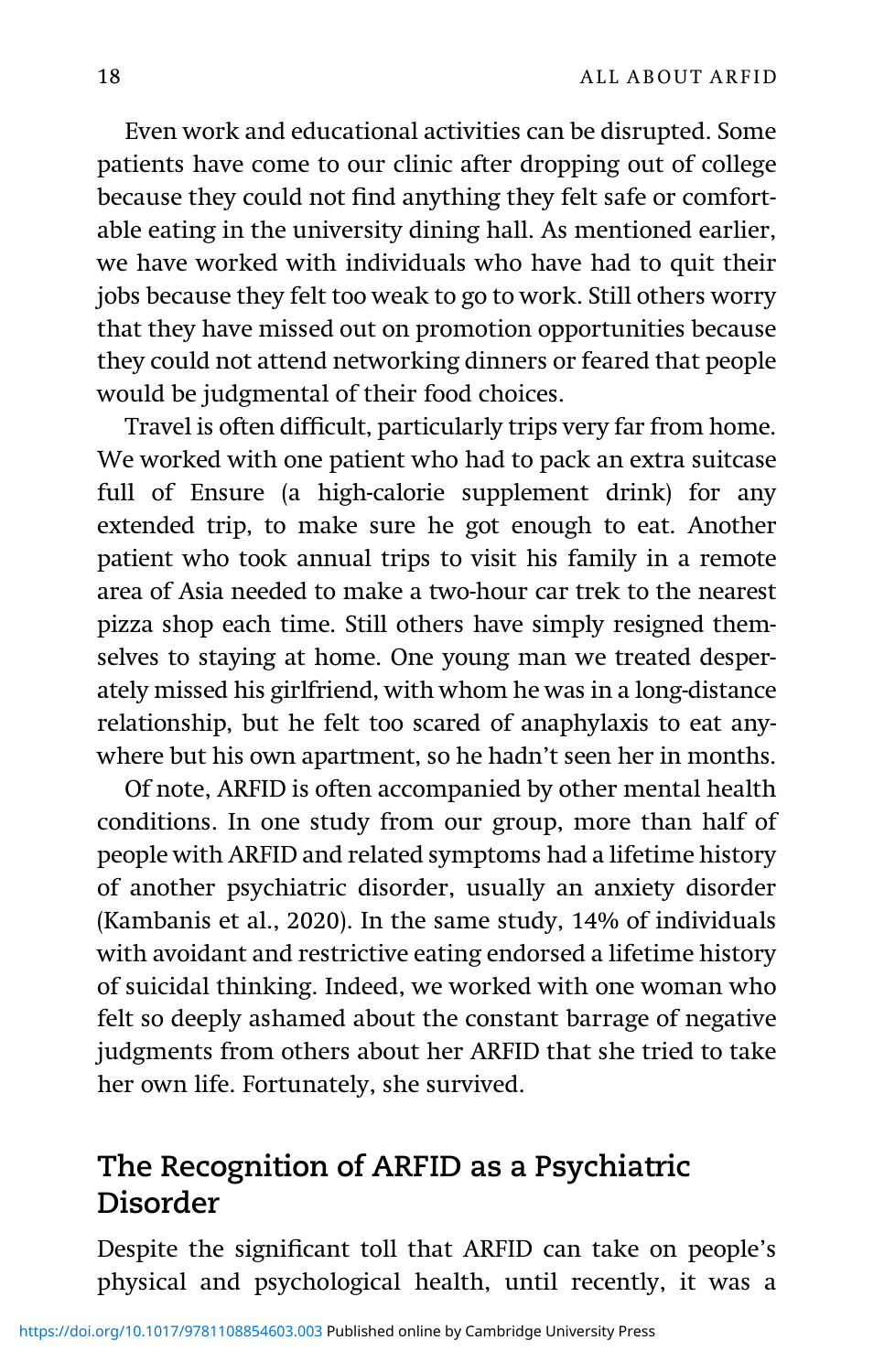problem with no name. The disorder wasn't officially recognized as a psychiatric diagnosis until 2013, with the publication of the fifth edition of the *Diagnostic and Statistical Manual of Mental Disorders* (*DSM-5*) (American Psychiatric Association, 2013). The addition of a new diagnostic term enabled a large number of previously undiagnosed individuals to recognize that they had a problem and to seek help. However, the symptoms characteristic of ARFID have been well known to professionals for decades. Indeed, a subset of individuals with what is now called ARFID were previously captured under the *DSM-IV* category feeding disorder of infancy and early childhood (American Psychiatric Association, 1994). However, this diagnosis only included children under the age of six years who were underweight. Importantly, it left out the many older children, adolescents, and adults who struggled with avoidant and restrictive eating. Although ARFID often first onsets in childhood or adolescence, without intervention it can become chronic. Furthermore, it can certainly onset later in life, particularly in response to acute food-related traumas. Indeed, we have evaluated and treated many men and women in their twenties, thirties, forties, fifties, and beyond in our outpatient clinic, many of whom have been struggling for decades. Although there are an increasing number of resources for the parents of young children with ARFID, there are precious few for adults. That is why we wrote this book.

### **How Common Is ARFID?**

Many individuals with ARFID feel alone and misunderstood. They often worry that they are the only ones who struggle with avoidant and restrictive eating. But research suggests otherwise. To figure out how common a disorder is, researchers typically conduct detailed interviews with a very large group of people who are selected to represent a larger population of interest (perhaps an entire country) in terms of key demographic features such as age, race, ethnicity, and geographical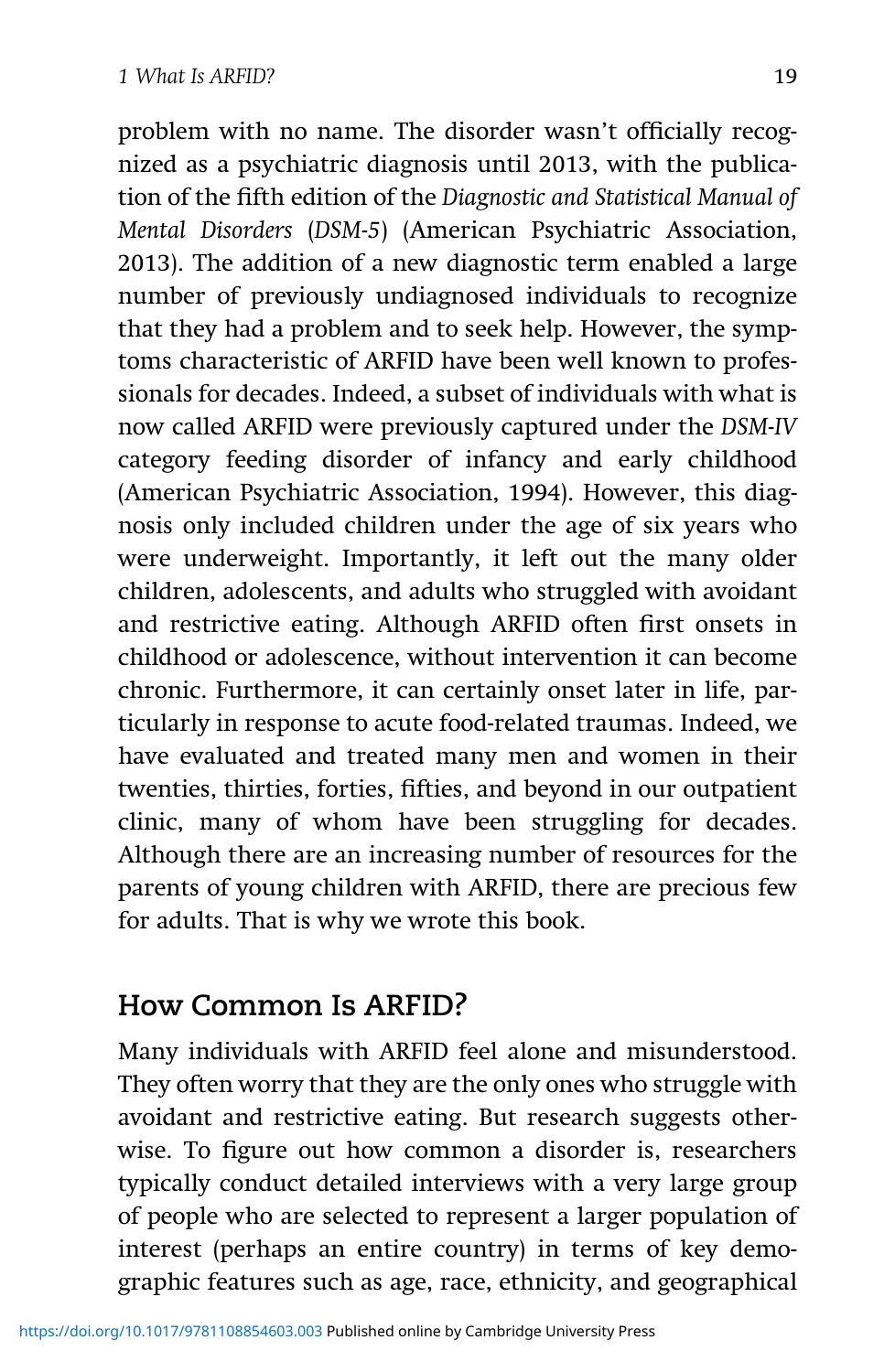location. Few studies have looked at ARFID in such a rigorous way, so it's difficult to answer the question of just how common the disorder is. The only two studies to date that have looked at the prevalence of ARFID in nationally representative populations have taken place outside of the United States. For example, in a recent study of Australian adolescents and adults ages 15 and older, roughly one in every 300 had ARFID (Hay et al., 2017). Another study in Taiwan found the same figure in children 7 to 12 years old – roughly one in 300 had the disorder (Chen et al., 2020). Although this prevalence may sound fairly low, it is important to note that in both studies ARFID was just as common as anorexia nervosa (Chen et al., 2020; Hay et al., 2017), a more widely recognized eating disorder that most people would agree is an important public health problem.

Moreover, we think these estimates are probably conservative. Here's why: in 2017, our team was fortunate to be featured on Boston's local television station to discuss our ongoing studies on the neurobiology of ARFID on the evening news. At the end of the segment, the news station provided our phone number so that individuals who recognized ARFID symptoms in themselves or a family member could call to inquire about participating. We were hopeful that we might receive perhaps a dozen queries. Over the next couple of days, more than 100 people called! Our phone line was so inundated that we had to ask colleagues who had been working on other studies to drop everything and help us return calls to prospective participants. (Luckily, we have very gracious colleagues.) This mirrors our clinical experience at the Massachusetts General Hospital where, every week, we receive many calls from people looking for help with ARFID and related symptoms. There may also be some settings in which ARFID is especially common. In our team's study of 410 adults seeking care at our hospital's neurogastroenterology clinic, 6.3% met criteria for ARFID and 17.3% had significant symptoms of avoidant or restrictive eating (Murray et al., 2020). In summary, whatever the exact